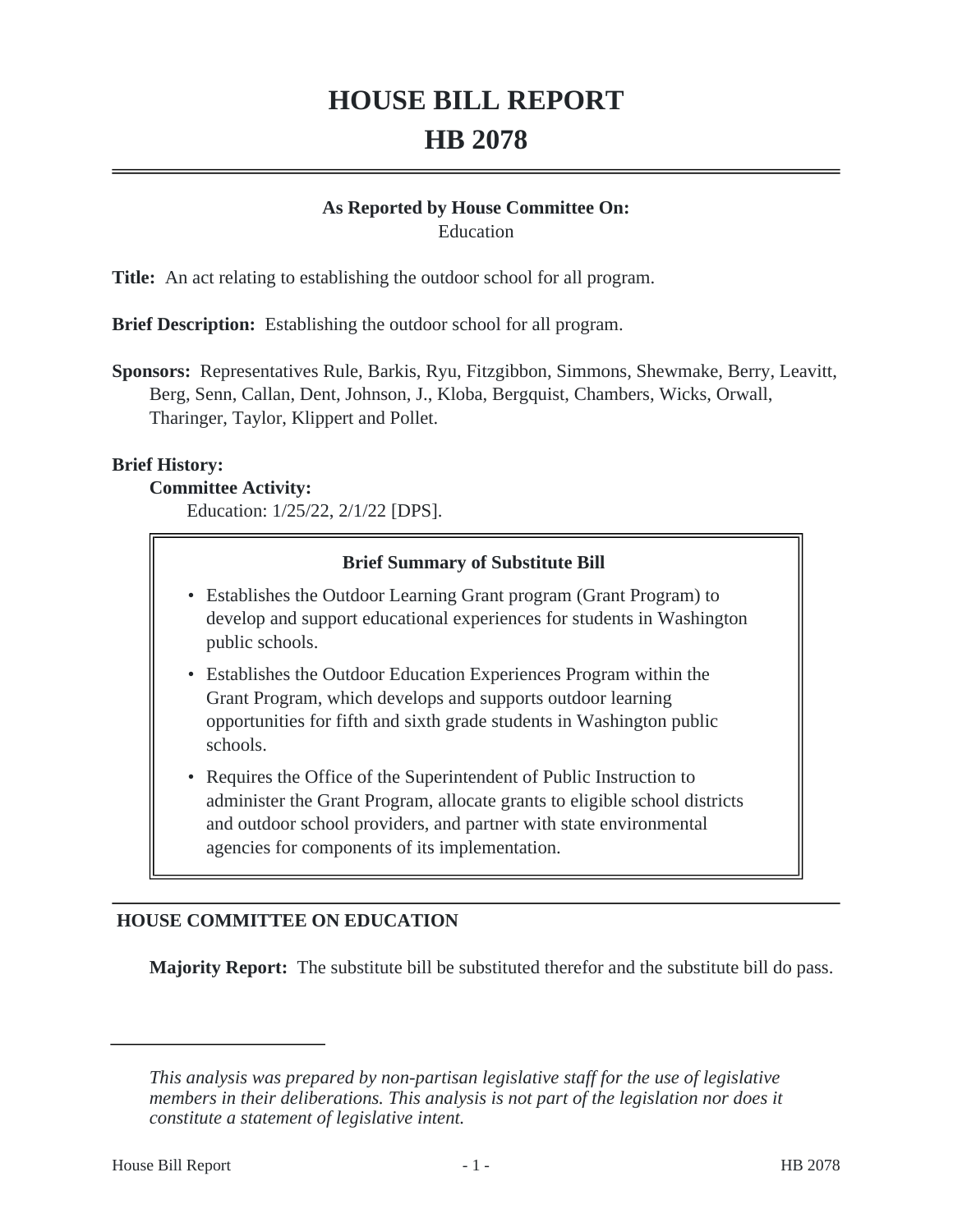Signed by 10 members: Representatives Santos, Chair; Dolan, Vice Chair; Ybarra, Ranking Minority Member; Berg, Bergquist, Callan, Ortiz-Self, Rude, Steele and Stonier.

**Minority Report:** Without recommendation. Signed by 3 members: Representatives Walsh, Assistant Ranking Minority Member; McCaslin and McEntire.

**Staff:** Emily Stephens (786-7296) and Ethan Moreno (786-7386).

#### **Background:**

The Office of the Superintendent of Public Instruction (OSPI) must approve requests by public schools to consider student participation in seasonal or nonseasonal outdoor-based activities as instructional days for the purposes of basic education requirements.

## Washington Outdoor School Study.

In September 2021, the Center for Economic and Business Research at Western Washington University released the "Washington State Outdoor School Study." The study was prepared in response to a request from the Legislature to assess the feasibility and benefits of expanding outdoor residential school programs to serve fifth and sixth grade students statewide. The report had seven recommendations, including:

- funding at least one outdoor school program at a Washington State Parks and Recreation, Department of Natural Resources, or Department of Fish and Wildlife facility in each educational service district;
- allowing both residential and day programs ranging in length from three to five days to be eligible for outdoor school funding; and
- creating a list of standard learning outcomes for outdoor schools and requiring that programs meet at least a certain number of outcomes to be eligible for funding.

## 2021-23 Operating Budget.

In the 2021-23 Operating Budget, \$10 million was provided to the OSPI and the Washington School Principals' Education Foundation (WSPEF) to support pandemicrelated learning loss through outdoor learning and overnight camp experiences. The provision required the WSPEF and the OSPI to provide grants to school districts to partner with accredited residential outdoor schools to provide up to 20,000 fifth and sixth grade students with up to five days of outdoor learning at an overnight camp. The outdoor schools were required to provide curriculum aligned to state learning standards and provide opportunities for accelerated learning.

#### Office of the Superintendent of Public Instruction.

In addition to its constitutional charge of supervising all matter pertaining to public schools, the Superintendent of Public Instruction and its office has numerous and broad responsibilities prescribed in statute, including:

• making rules and regulations necessary for the administration of public education requirements;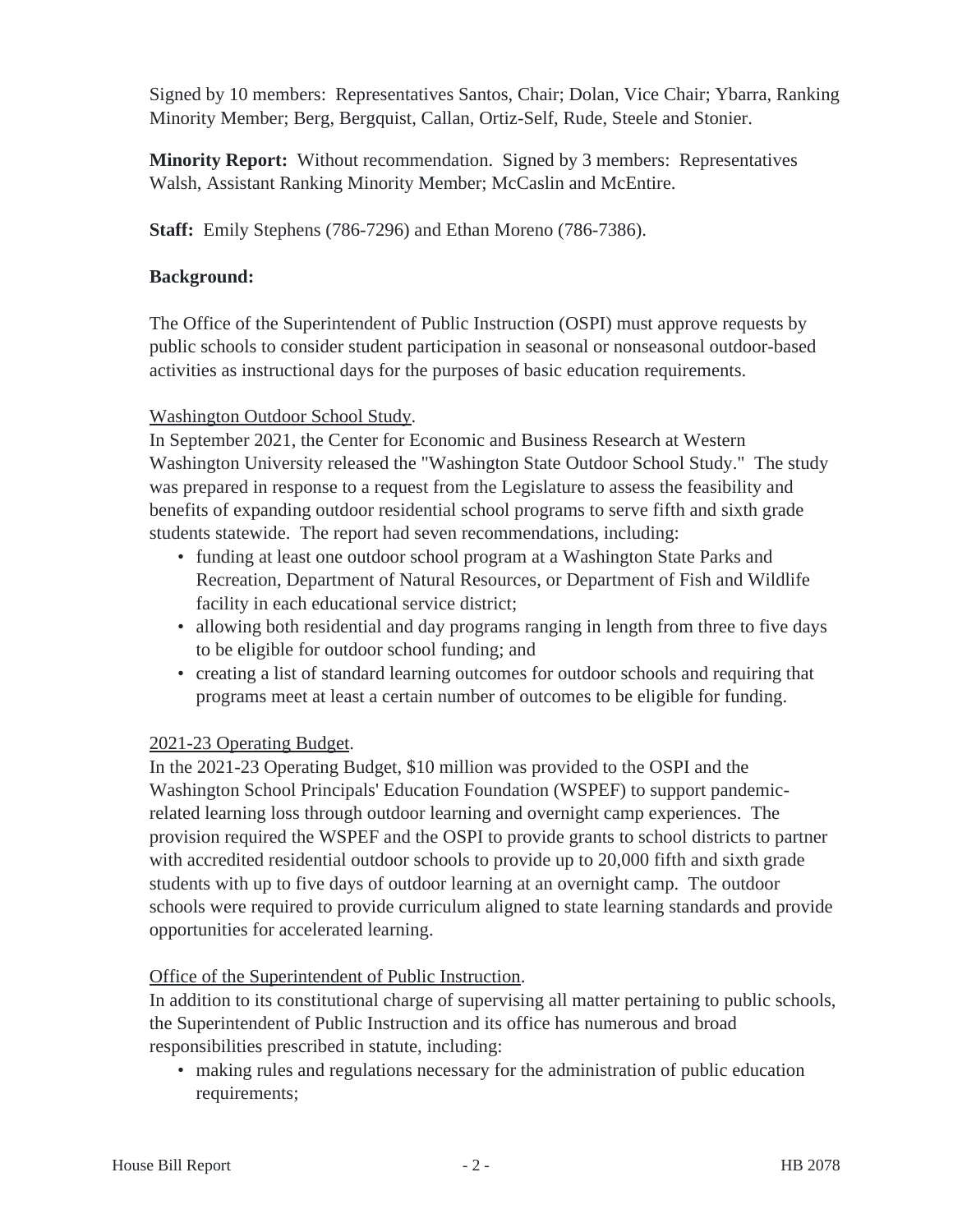- preparing courses of study and other materials and books for the discharge of education duties;
- fulfilling financial responsibilities, including distributing legislatively allocated funds to districts for the operation of the public school system, and awarding numerous state and federally funded grants; and
- satisfying numerous reporting and other duties assigned by the Legislature.

#### **Summary of Substitute Bill:**

### Outdoor Learning Grant Program.

The Outdoor Learning Grant program (Grant Program) is established. The stated purpose of the Grant Program is to develop and support educational experiences for students in Washington public schools. In implementing the Grant Program, school districts and outdoor education providers should ensure equitable access for students in all geographic regions, and high levels of accessibility for students with disabilities.

#### Office of the Superintendent of Public Instruction.

The Office of the Superintendent of Public Instruction (OSPI) is directed to administer the Grant Program. Beginning in the 2022-23 school year, the OSPI must award grants to eligible school districts and outdoor education providers. The OSPI may consult with the Washington Recreation and Conservation Office in awarding grants. The Grant Program must consist of two types of grants:

- allocation-based grants for school districts to develop or support outdoor school experiences; and
- competitive grants for outdoor school providers to increase capacity for outdoor learning experiences.

Beginning in 2024, the OSPI must submit an annual report to the appropriate committees of the Legislature with an evaluation of the Grant Program. The report may include information on other outdoor education and instructional time efforts, and how they compare with other programs funded through the Grant Program.

#### Partnership with Environmental Agencies.

The OSPI may partner with the Washington State Parks and Recreation Commission, the Department of Natural Resources, the Washington Department of Fish and Wildlife, the Washington Department of Agriculture, and the Washington Conservation Commission to provide relevant expertise on land management and work-integrated learning experiences and opportunities.

#### Outdoor Education Experiences Program.

The Outdoor Education Experiences program (Experiences Program) is established within the Grant Program. The stated purpose of the Experiences Program is to develop and support outdoor learning opportunities for fifth and sixth grade students in Washington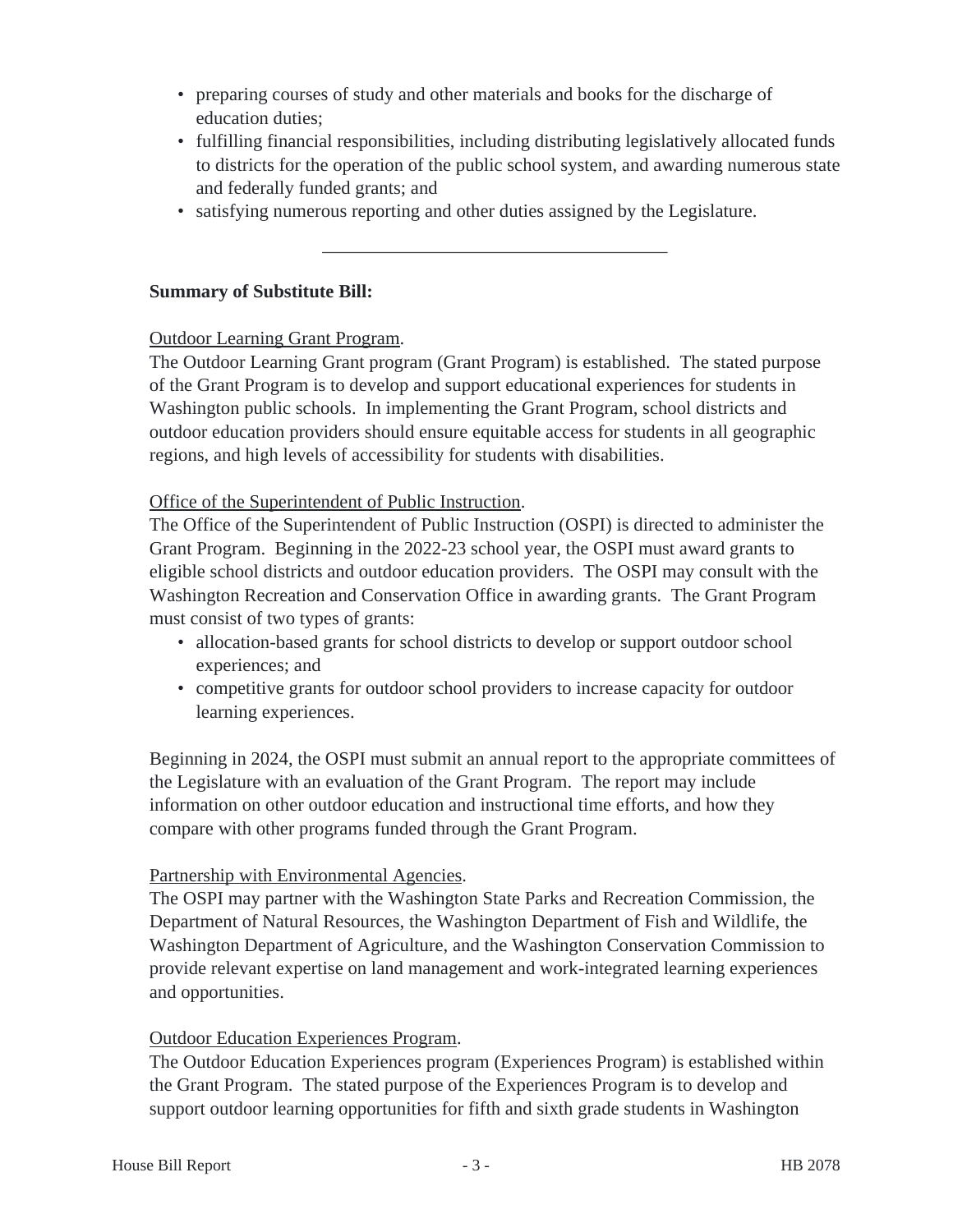public schools, with related opportunities for high school students to volunteer as counselors. The Superintendent of Public Instruction must consider the Experiences Program as instructional days for the purposes of basic education requirements. The program must consist of hands-on learning experiences that:

- are three to five days in duration and up to four nights;
- are residential or day programs; and
- have a focus on environmental education aligned with the Washington learning standards and the development of social and emotional learning skills.

The OSPI may work with a statewide nonprofit organization representing school principals to create guidelines for the Experiences Program. In implementing the program, the OSPI must give priority focus to schools that have been identified for improvement through the Washington School Improvement Framework and communities historically underserved by science education. These communities can include but are not limited to:

- tribal nations, including tribal compact schools;
- migrant students;
- schools with high free and reduced-price lunch populations;
- rural and remote students:
- students in alternative learning environments;
- students of color;
- English language learning students; and
- students receiving special education services.

#### **Substitute Bill Compared to Original Bill:**

The substitute bill differs in numerous ways from the original bill, including the following:

- 1. the Outdoor School for All program is replaced with the Outdoor Learning Grant program (Grant Program). The Grant Program develops and supports educational experiences for all students in Washington public schools, rather than fifth and sixth grade students as in the original bill;
- 2. the Office of the Superintendent of Public Instruction (OSPI) is authorized to include information in its annual report evaluating the Grant Program that compares programs funded by the Grant Program to other outdoor education and instructional time efforts, rather than identifying how the programs funded by the original grant program integrate with other outdoor education and instructional time efforts;
- 3. the Outdoor Education Experiences program (Experiences Program) is established within the Grant Program. The Experiences Program generally resembles the Outdoor School for All program in the original bill;
- 4. the OSPI is authorized to work with a statewide nonprofit organization representing school principals to create guidelines for the Experiences Program;
- 5. a requirement that the OSPI must give priority focus to schools that have been identified for improvement through the Washington School Improvement Framework and communities historically underserved by science education is added; and
- 6. a requirement that the Superintendent of Public Instruction must consider student